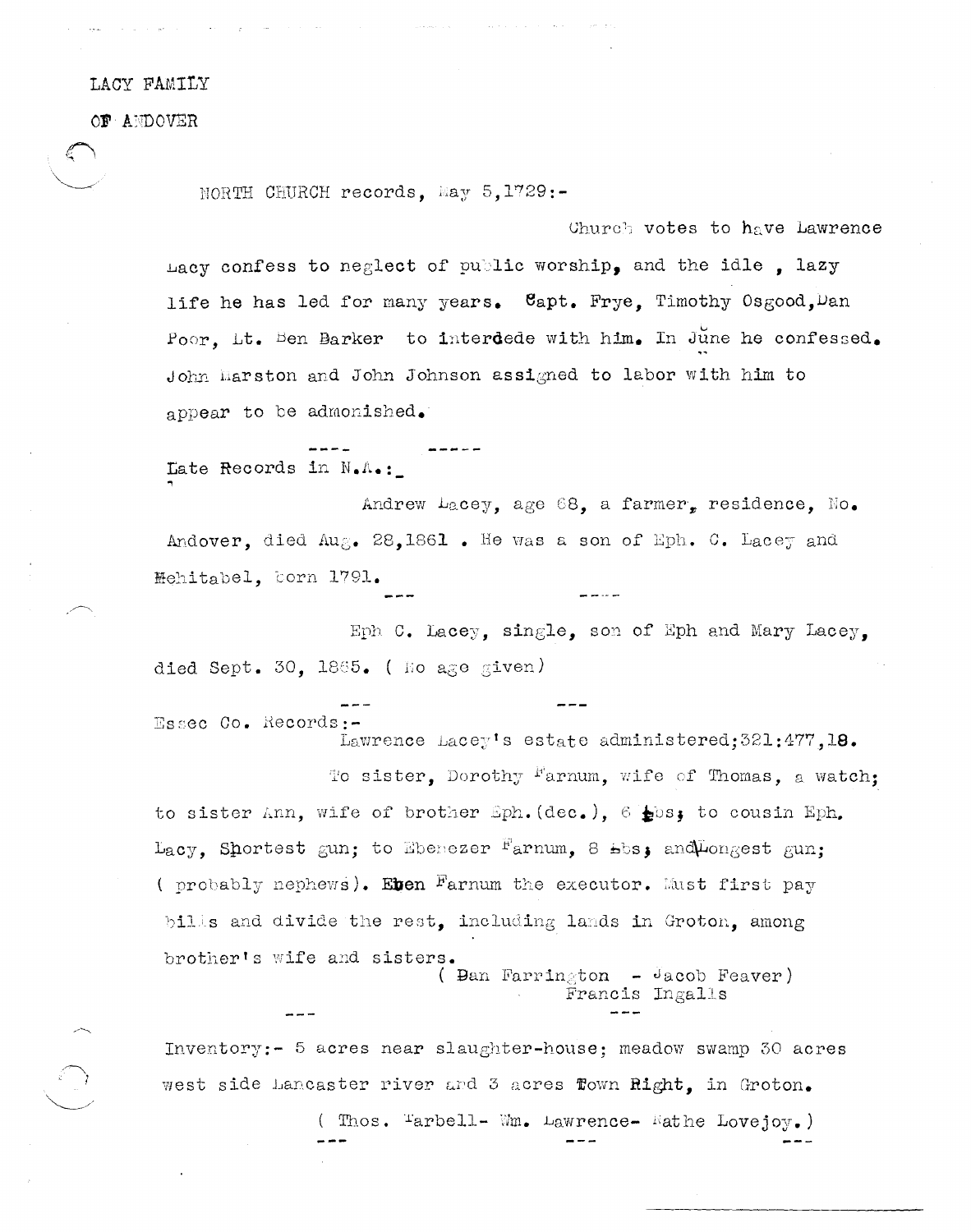$\sim 1000$  km  $^{-1}$  km  $^{-1}$ 

 $\gamma$  , and  $\gamma$  ,  $\gamma$  ,  $\gamma$  , and  $\gamma$ 

21;178 - Lawrence Lacy to John Granger, carpenter, for 21 Lbs. west side Shawshin. 20 acres : north bounds on Pine lands of Bradstreet: south has Cold Spring; east bounds on a hill: west a field fence. his mark 1710 Wm. Barker- Eph. Foster 47:199 -- Lawrence Lacy, for 40 Lbs. from Eben Stiles, - 9 acres of 5th Division, West side of Salem Road near Stiles' home and John Martin. (Eph. Foster and Lawrence Lacy, Jr.) 73:32- Lawrence Lacy, for 20 sh. from sph. Foster, blacksmith. 1 acre " my right"- near John Marston. 19:206- Joseph Wilson, for 12 Lbs. sells to L. Lacy, planter, a meadow, 4 acres, once John Johnson's he bought of Wm. Wright: joins Mark Graves and upland and Great Rock. (Sam Osgood- Nathe Lovejoy- Eph. Foster) 1702 Lawrence Lacy buys from John Eames of Boxford, for 7 Lbs.,  $20:172$ 3 1/2 acres of the Wilson farm lands.

Joseph Ames, for 8 Hbs. sells to Lawrence Lacy 6 acres  $30:83$ in Boxford meadows. 1710. ( Moses and Eph. Foster and John Ames)

Eph hacy sold to Sam Barker, with wife ANN's consent, 9 acres  $94:91$ on Jack's Hill. 1748.

Eph Lacy sells to Charles Carlton, 15 acres on Bear Hill.  $92:27--1729$ 

 $\sim$ 7:37 - Eph Lacy, et al; ANN, his wife; Sara Hardy of Bradford,-daughters of Wm. late of Boxford, quit to brothers: Sam, Wm. Thos. and Edmund Hardy, and hears- claims. 1722. Thos. Hardy--Sara Coole-(marks.)